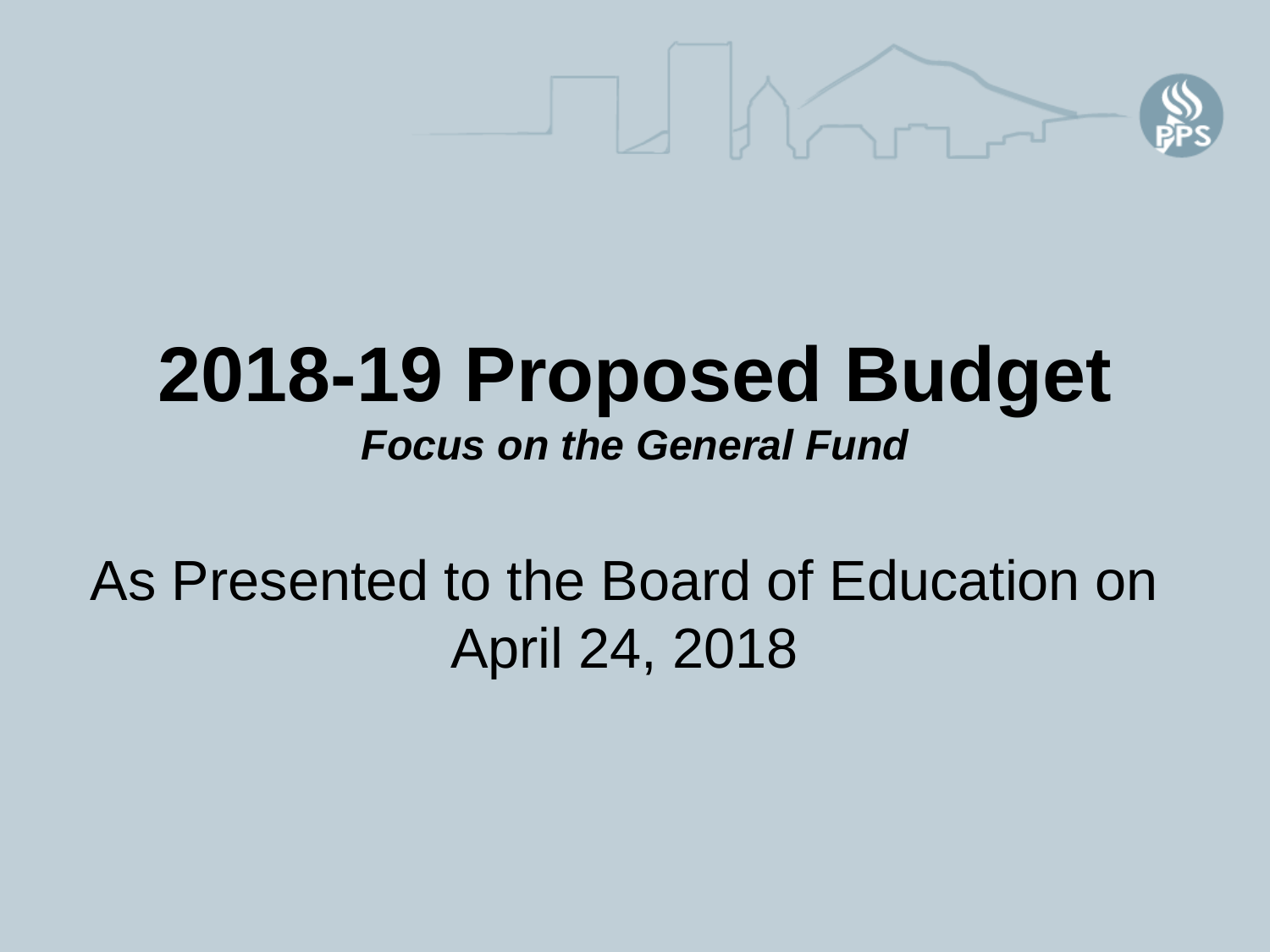# **Agenda**



- Major Changes
- Resources
- Spending
- Budgeted Reserve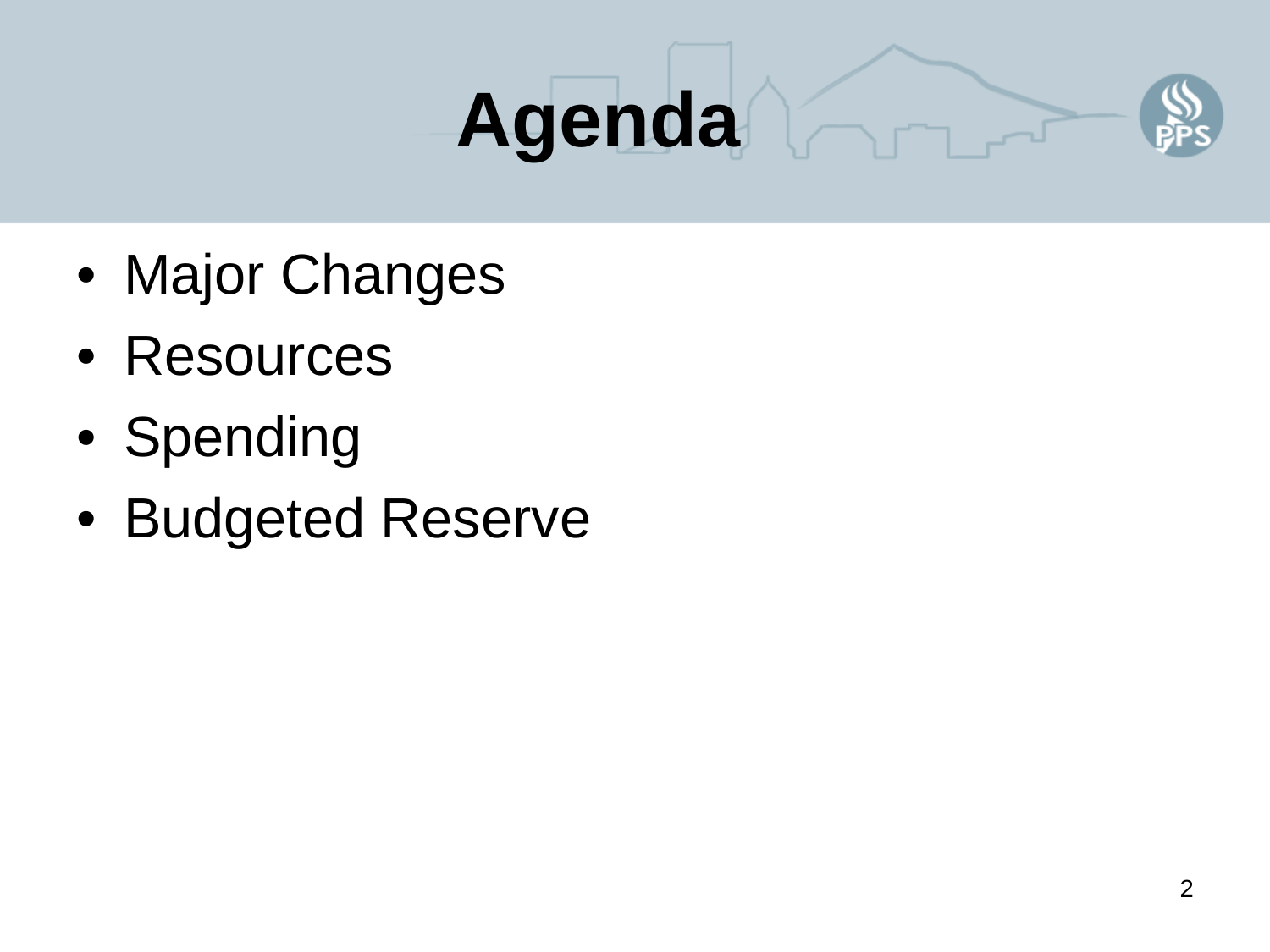### **PPS Funds and Today's Focus**



General Fund is largest fund and source of funding for majority of personnel and operating expenses

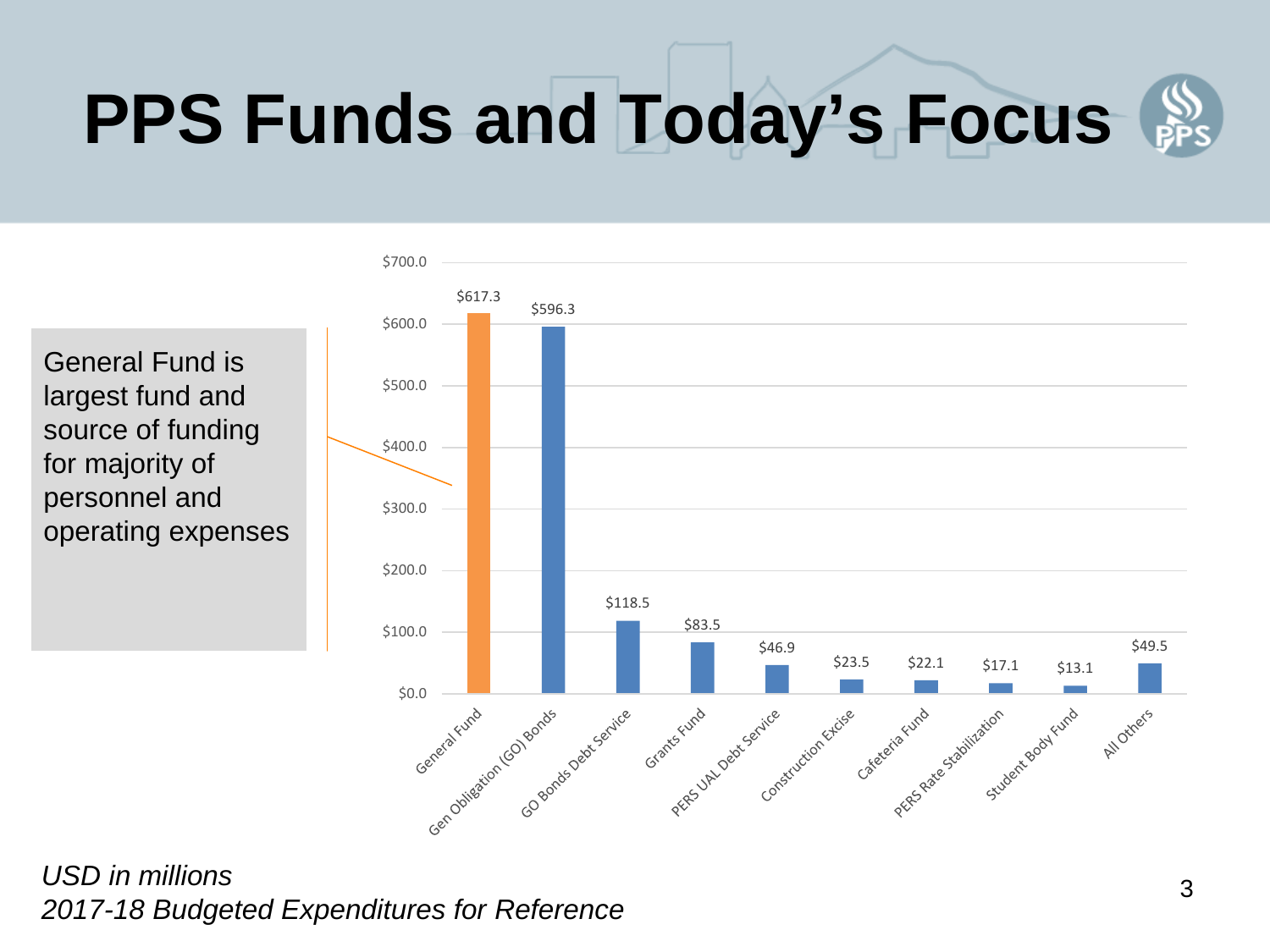#### **Balancing the Budget General Fund**



- Oregon Department of Education appropriating \$8.2B for biennium
	- Split 50/50 between years
	- State funding nearly \$2B short of fully implemented Quality Education Model1
	- Estimated Impact to PPS = \$180M over two years

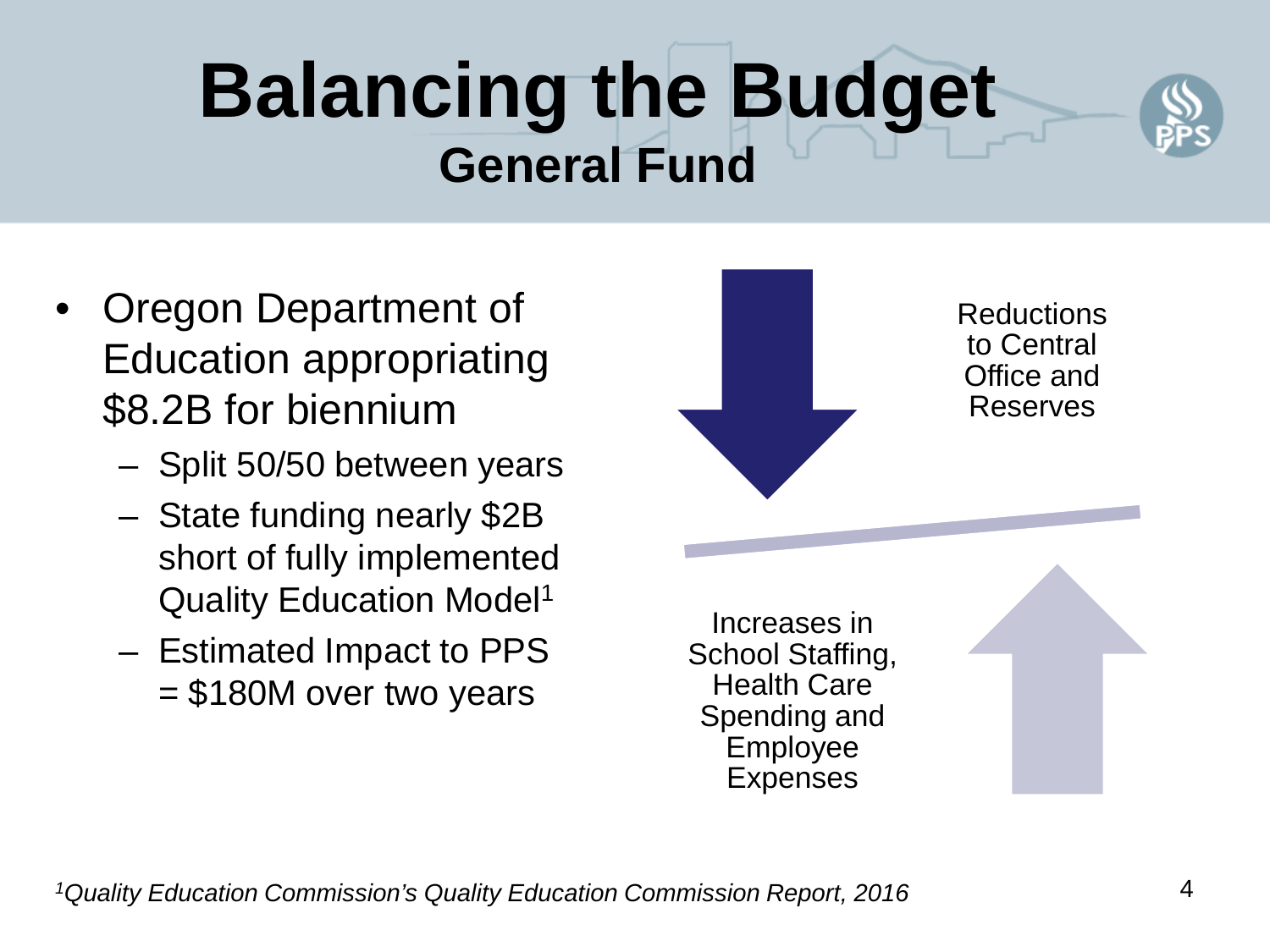## **General Fund Overview**



| <b>USD in Millions</b>                 |                      |       |                 |       |
|----------------------------------------|----------------------|-------|-----------------|-------|
| <b>Financial Summary</b>               | 2017-18              |       | 2018-19         |       |
|                                        | Budget <sup>1</sup>  |       | <b>Proposed</b> |       |
| <b>Beginning Balance</b>               | Ś                    | 19.9  | $\mathsf S$     | 33.1  |
|                                        |                      |       |                 |       |
| <b>Total Revenue</b>                   |                      | 597.4 |                 | 617.5 |
| <b>Total Resources</b>                 | $\mathsf{S}$         | 617.3 | $\mathsf{S}$    | 650.5 |
|                                        |                      |       |                 |       |
| <b>Total Expenses</b>                  |                      | 597.6 |                 | 626.7 |
| <b>Budgeted Reserve</b>                |                      | 19.7  |                 | 23.8  |
| <b>Total Requirements</b>              | $\boldsymbol{\zeta}$ | 617.3 | $\mathsf{S}$    | 650.5 |
| <b>Reserve % of Total Requirements</b> |                      | 3%    |                 | 4%    |

*12017-18 Budget as Amended in October, 2017*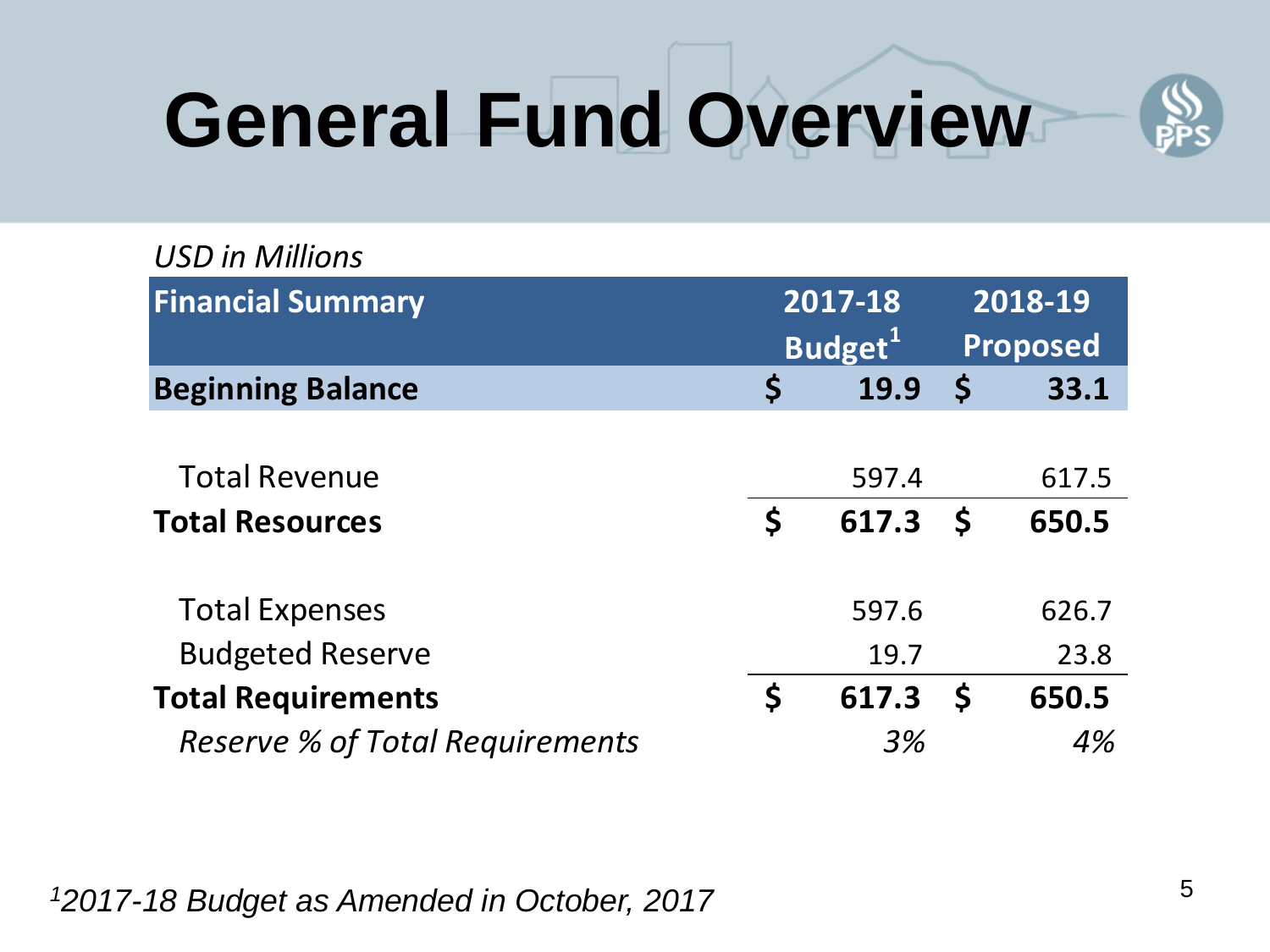## **Expenditures + Budgeted Reserve Trends**



6

#### *USD in Millions*

|                             | 2016-17<br><b>Actual</b> |       |     | 2017-18<br>Budget <sup>1</sup> | 2018-19<br>Proposed |       |
|-----------------------------|--------------------------|-------|-----|--------------------------------|---------------------|-------|
|                             |                          |       |     |                                |                     |       |
| <b>School Site</b>          | $\mathsf{S}$             | 287.8 | S S | 289.8                          | - S                 | 310.5 |
| Central Office <sup>2</sup> |                          | 260.5 |     | 307.8                          |                     | 316.2 |
| <b>Budgeted Reserve</b>     |                          | 14.1  |     | 19.7                           |                     | 23.8  |
| <b>Total Requirements</b>   |                          | 562.4 |     | 617.3                          |                     | 650.5 |

*12017-18 Budget as Amended in October, 2017 2Includes Centrally Administered School Resources (e.g., Special Education, English as a Second Language, Transportation, Facility Management, and Others*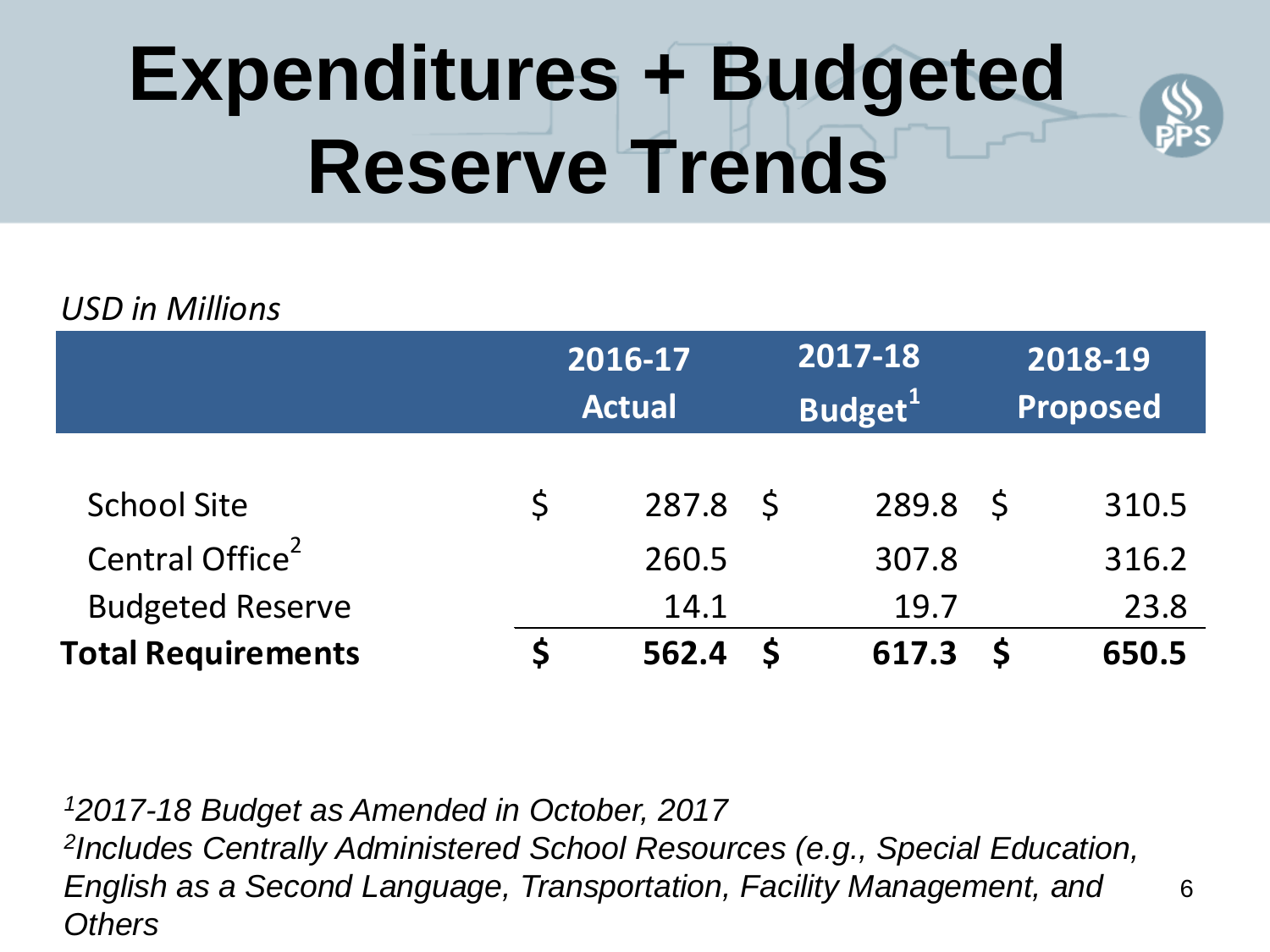## **Investment Priorities**



- Investment in Schools
	- Implementation of an equitable school staffing model
	- Rigorous, standards-based curriculum for all students
	- Culturally relevant pedagogy
	- Professional development
- Equity 2.0
	- Culturally responsive community partnerships
	- Student-specific initiatives
	- Strategic talent diversity
- Planning for the Future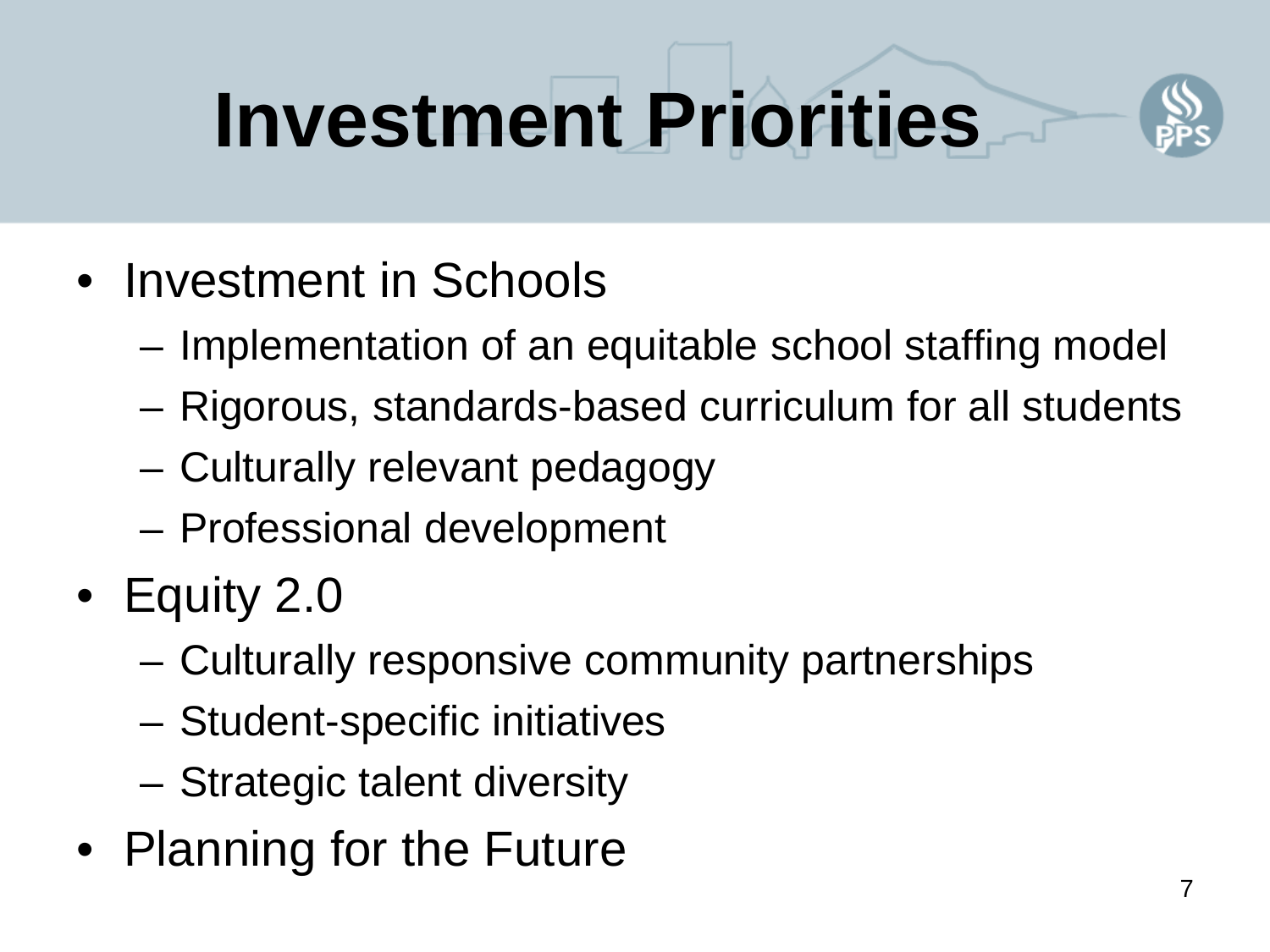# **School Site Budgets**





• Despite constrained revenues, we are investing more in our classrooms by streamlining the Central Office

*<sup>1</sup> Consolidated School Budgets support non-FTE spend, such as supplies, extended responsibility, and limited-term personnel*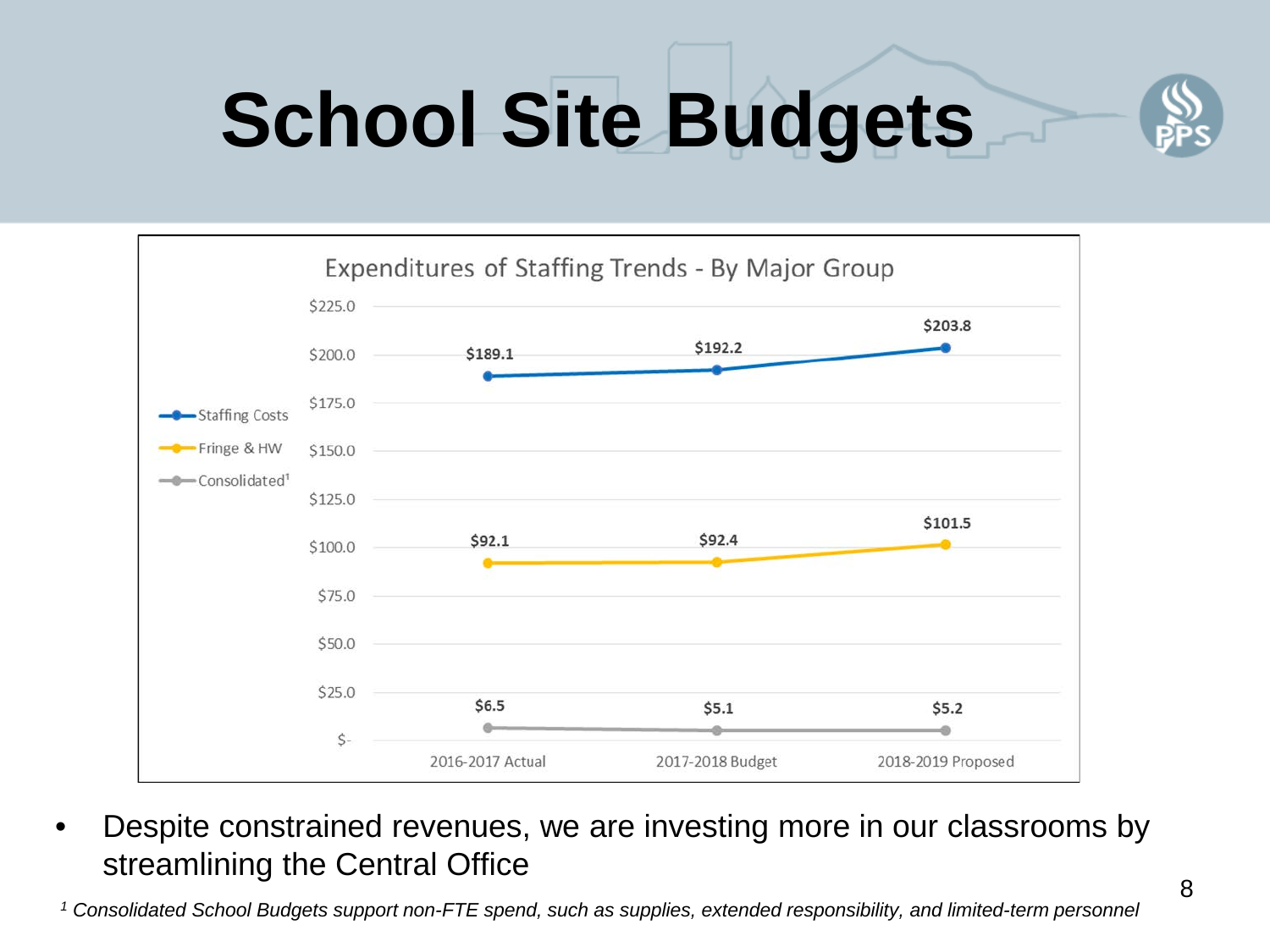### **Leadership Organization Chart**



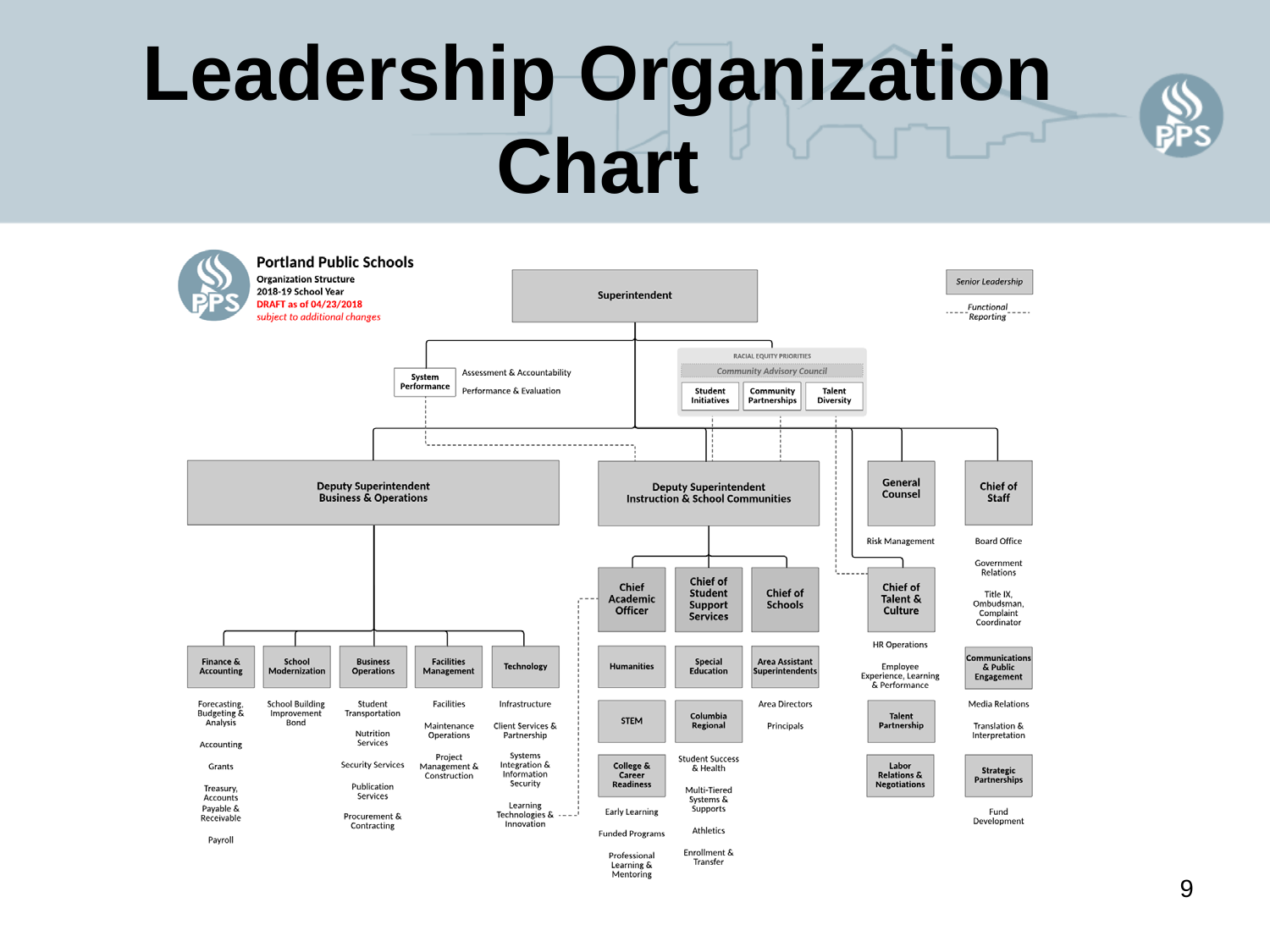#### **Centrally Administered School Resources (CASR)**

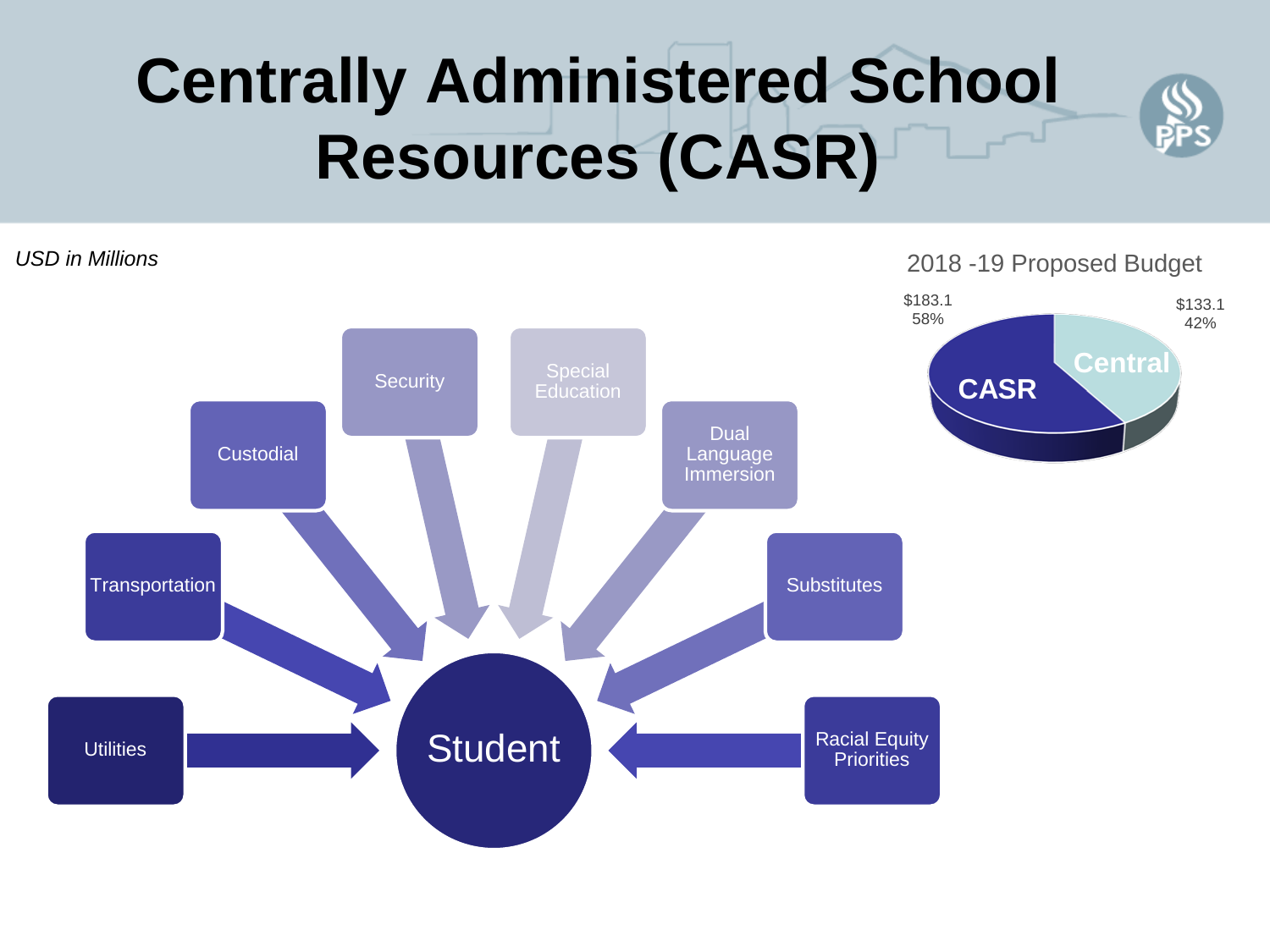# **Central Office Summary**



#### *USD in Millions*

| <b>Central Office by Department</b> | 2018-19 Proposed Budget |                |                   |              |       |  |  |
|-------------------------------------|-------------------------|----------------|-------------------|--------------|-------|--|--|
|                                     | <b>CASR</b>             | <b>Central</b> |                   | <b>Total</b> |       |  |  |
|                                     |                         |                |                   |              |       |  |  |
| <b>Schools</b>                      | \$<br>$27.3 \quad$      |                | $8.1 \; \text{S}$ |              | 35.4  |  |  |
| <b>Student Support Services</b>     | 52.0                    |                | 32.2              |              | 84.2  |  |  |
| <b>Teaching and Learning</b>        | 17.5                    |                | 22.1              |              | 39.7  |  |  |
| <b>Racial Equity Priorities</b>     | 8.3                     |                |                   |              | 8.3   |  |  |
| <b>Chief of Staff</b>               |                         |                | 7.0               |              | 7.0   |  |  |
| IT                                  |                         |                | 13.4              |              | 13.4  |  |  |
| Finance $1$                         | 5.9                     |                | 22.8              |              | 28.7  |  |  |
| <b>Human Resources</b>              | 12.8                    |                | 6.4               |              | 19.2  |  |  |
| <b>General Counsel</b>              |                         |                | 3.2               |              | 3.2   |  |  |
| <b>Operations</b>                   | 59.1                    |                | 17.9              |              | 77.1  |  |  |
| <b>Total Requirements</b>           | \$<br>$183.1 \quad $$   |                | 133.1             | <b>S</b>     | 316.2 |  |  |
|                                     | 58%                     |                | 42%               |              |       |  |  |

*1Includes interest payments and general fund transfers*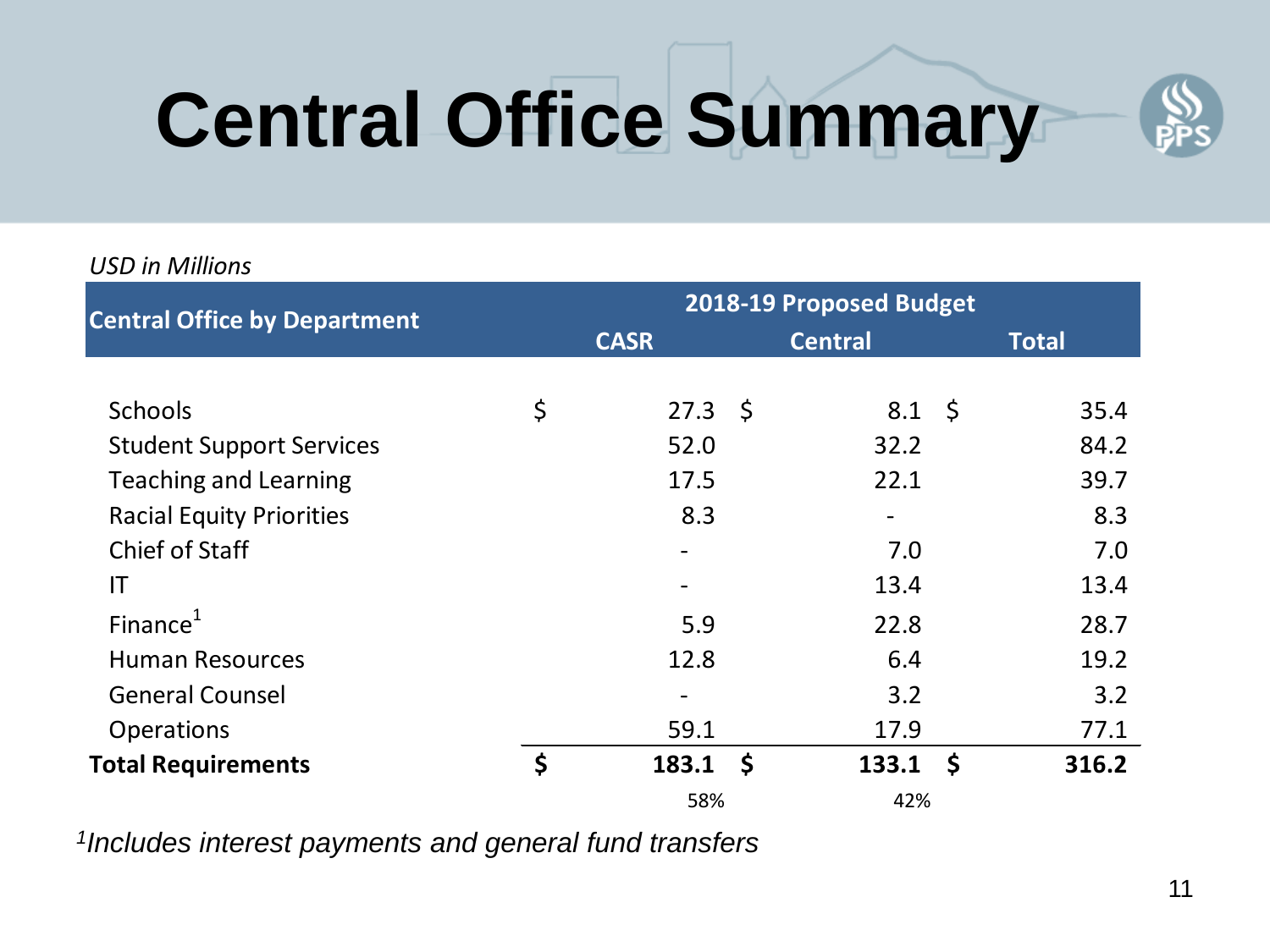## **PERS Rates Flat…For Now**



#### *USD in millions*

| <b>PERS Rates and Expense Estimates</b> | 2017-18 |     |       | 2018-19           | 2019-20 |        |  |
|-----------------------------------------|---------|-----|-------|-------------------|---------|--------|--|
| Tier1/Tier2                             | 6.66%   |     | 6.66% |                   |         | 13.07% |  |
| <b>OPSRP</b>                            | 1.33%   |     |       | 1.33%             | 7.45%   |        |  |
| <b>Weighted Rate</b>                    | 2.57%   |     | 2.57% |                   | 8.63%   |        |  |
| <b>Estimated Expense</b>                |         | 9.8 | - S   | 11.5 <sup>5</sup> |         | 35.5   |  |

- 2017-18 expense lower with credit
	- Will create ~\$10M of additional Ending Fund Balance
- Recommend transferring to targeted reserve
	- One-time savings; use to offset large increases expected in 2019-20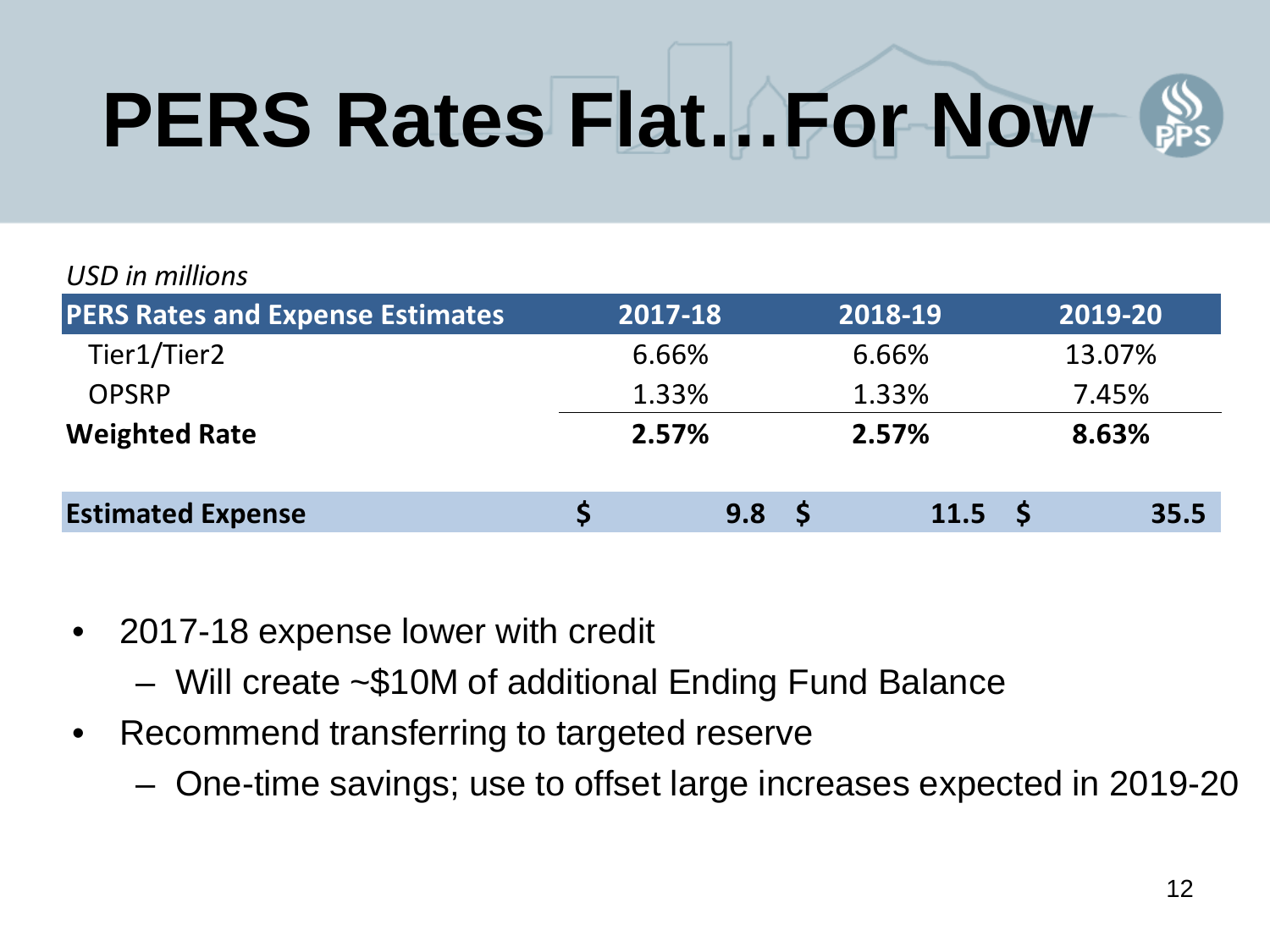

## **Budgeted Reserve**

- $4\% = $24M$
- Equivalent to about 15 days of district spending
- **Monthly Payroll**  $= $30M$
- $5\% = 2021$ Board Goal

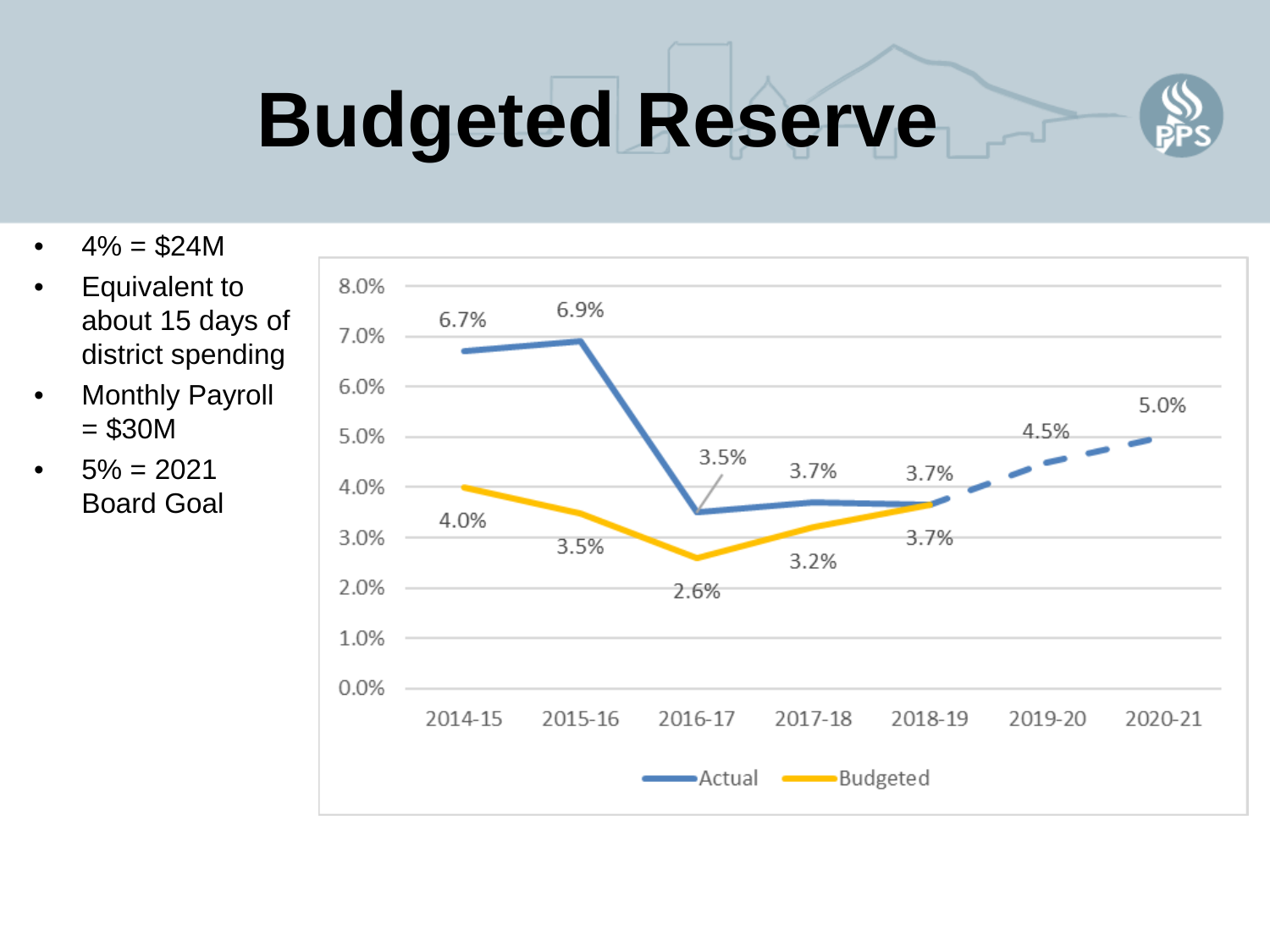## **Proposed Investments**



| <b>Proposal</b>                                                                                                                            | <b>Proposed By</b>  | <b>Estimated Spend</b><br>$\overline{\nabla}$          |
|--------------------------------------------------------------------------------------------------------------------------------------------|---------------------|--------------------------------------------------------|
| <b>Learning Gardens</b>                                                                                                                    | <b>Board Member</b> | $$155 - $235K$<br>(12 - 18 Schools @ \$13K per School) |
| Vision and Strategic Plan Development                                                                                                      | <b>Board Member</b> | \$150 - \$250K (estimate)                              |
| Support for Boundary Reviews and Adjustments<br>(to include community engagement)                                                          | <b>Board Member</b> | \$150 - \$250K (estimate)                              |
| Districtwide Focus Option Review                                                                                                           | <b>Board Member</b> | \$50 - \$150K (estimate)                               |
| <b>Policy Development Capacity</b>                                                                                                         | <b>Board Member</b> | \$50 - \$150K (estimate)                               |
| Resources and Capacity for Future Bond Planning,<br>Long-Term Facilities Planning, and<br>Health/Safety/Accessibility Strategy Development | <b>Board Member</b> | \$150 - \$250K (estimate)                              |

• Estimates based on assumed scope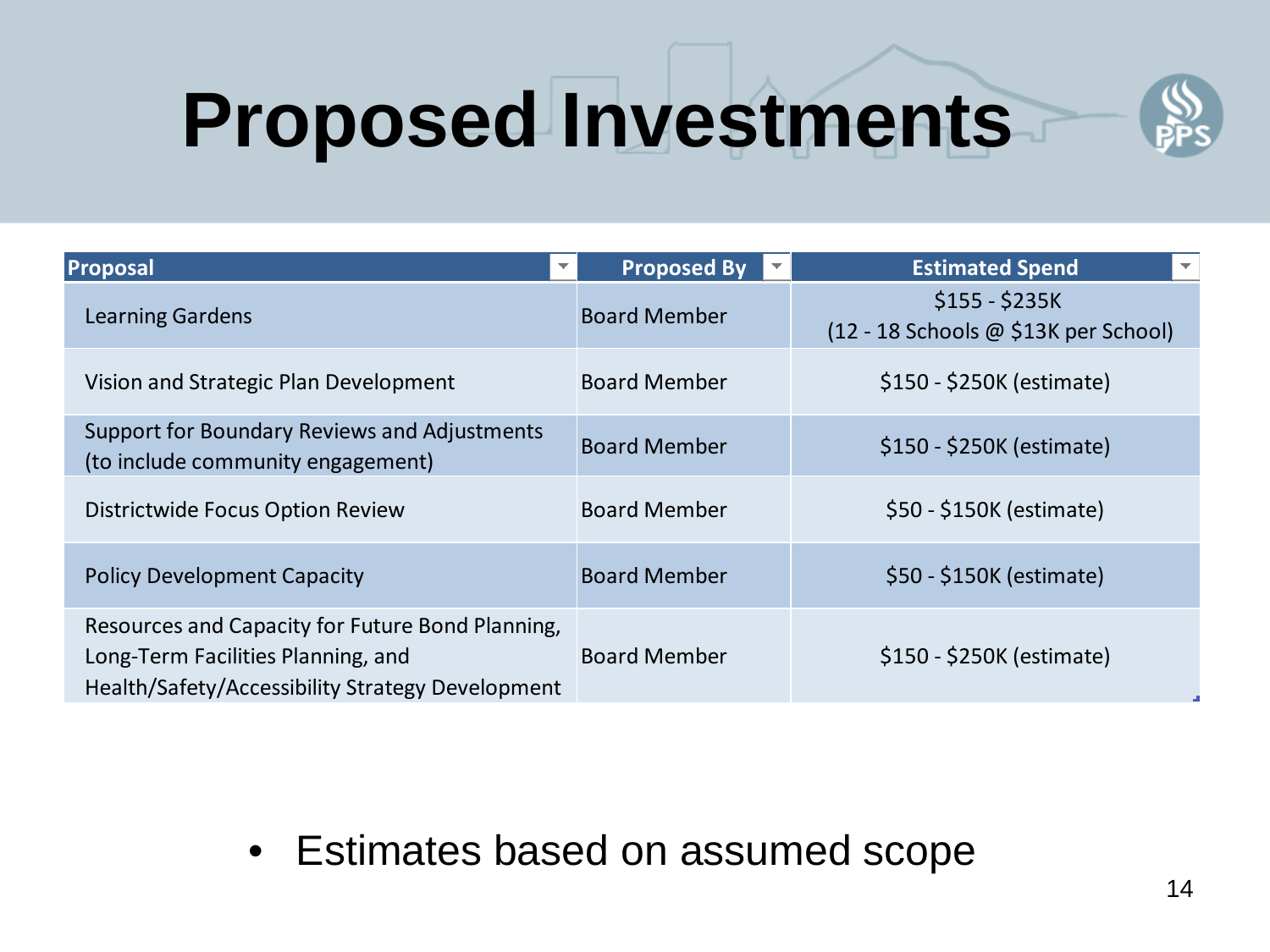## **Risks to Budget**



| Event                                                                                                                        | <b>Risk</b>                                         | <b>Estimated Impact (\$)</b> | Likelihood<br>$\overline{\phantom{0}}$ |  |
|------------------------------------------------------------------------------------------------------------------------------|-----------------------------------------------------|------------------------------|----------------------------------------|--|
| <b>Middle School Transition Costs</b>                                                                                        | Routes/Build out<br><b>Costs</b>                    | \$1 to \$1.5 million         | <b>High</b>                            |  |
| <b>PERS Debt Payment</b>                                                                                                     | Estimate based on<br>employee count is<br>incorrect | \$2 to \$3 million           | Low                                    |  |
| Actual salaries for newly hired teachers<br>may be higher than expected                                                      | Higher personnel<br>expenses                        | \$1 to \$3 million           | Low                                    |  |
| Health and Welfare Trust Board has not<br>voted on or approved reduced rates<br>associated with a buy-down of the<br>surplus | Higher Health and<br>Welfare expenses               | \$2 to \$4 million           | Medium                                 |  |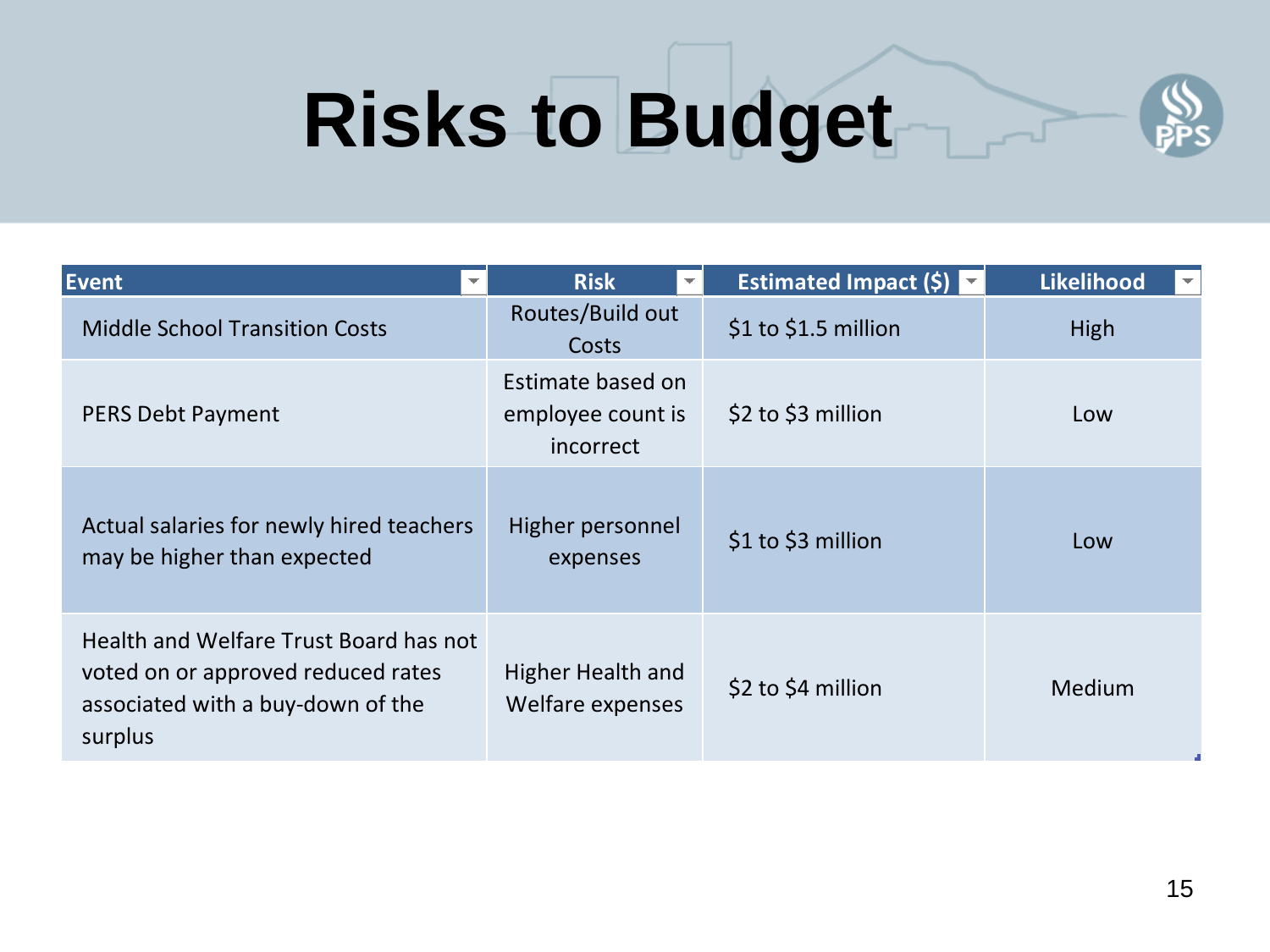## **Analyses and Opportunities for Improvement**



- Reduce reliance on substitutes
- Evaluate comprehensive transportation plan
- Reduce Worker's Comp rate
- Analyze likely pressure from Fed Grants
- Various process, data, and system improvements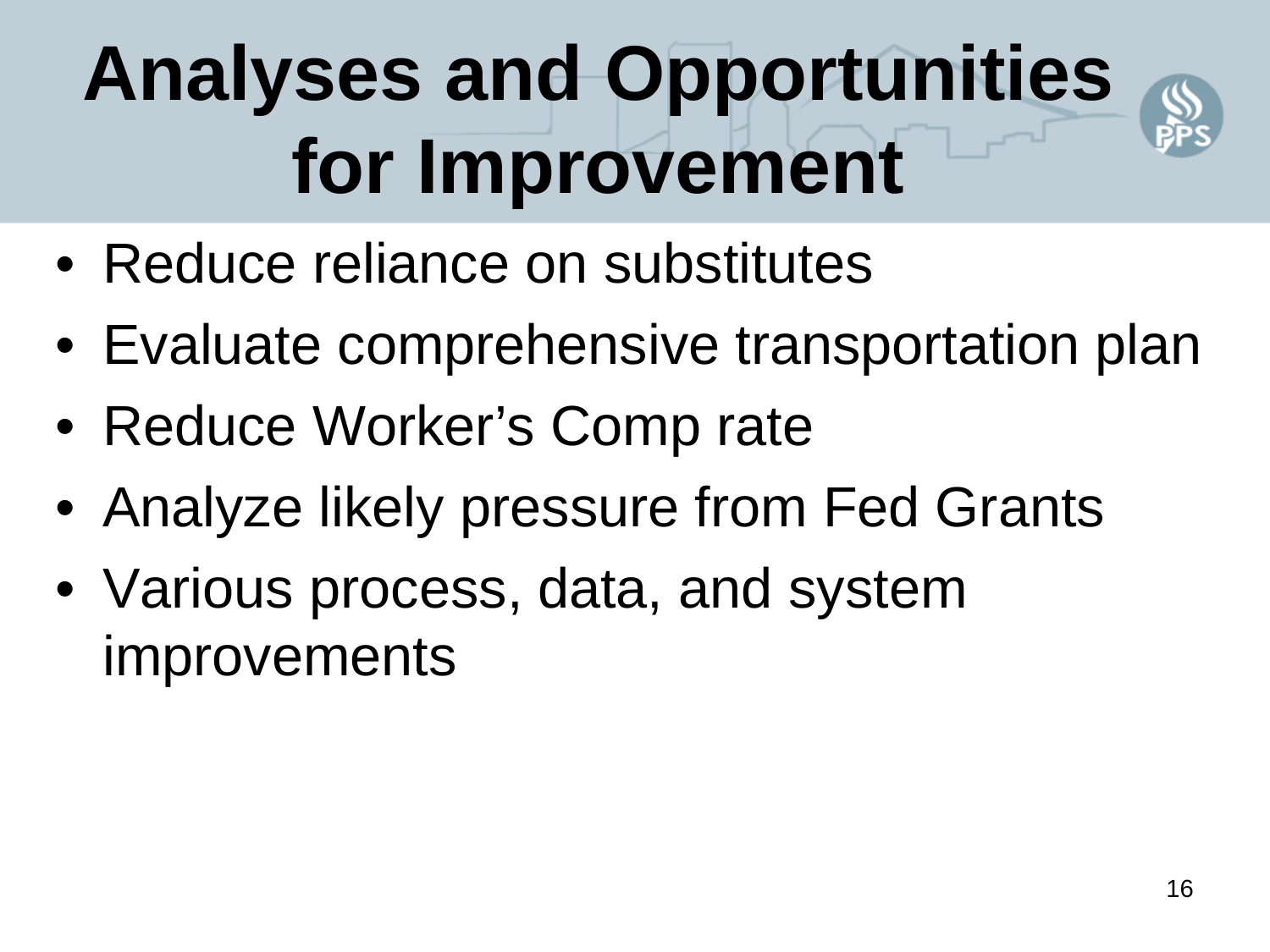## **Positioning the District for 2019-20**



#### **Financial Relief**

- New Biennium and Funding Levels
	- \$9.0B would represent 9.7% increase
- Anticipate ~flat enrollment

#### **Financial Pressures**

- PERS Cost will Increase  $\sim$ 3X
- Health and Welfare Cost will Increase
- Target Budgeted Reserves of 4.5%; on path to 5% target by 2021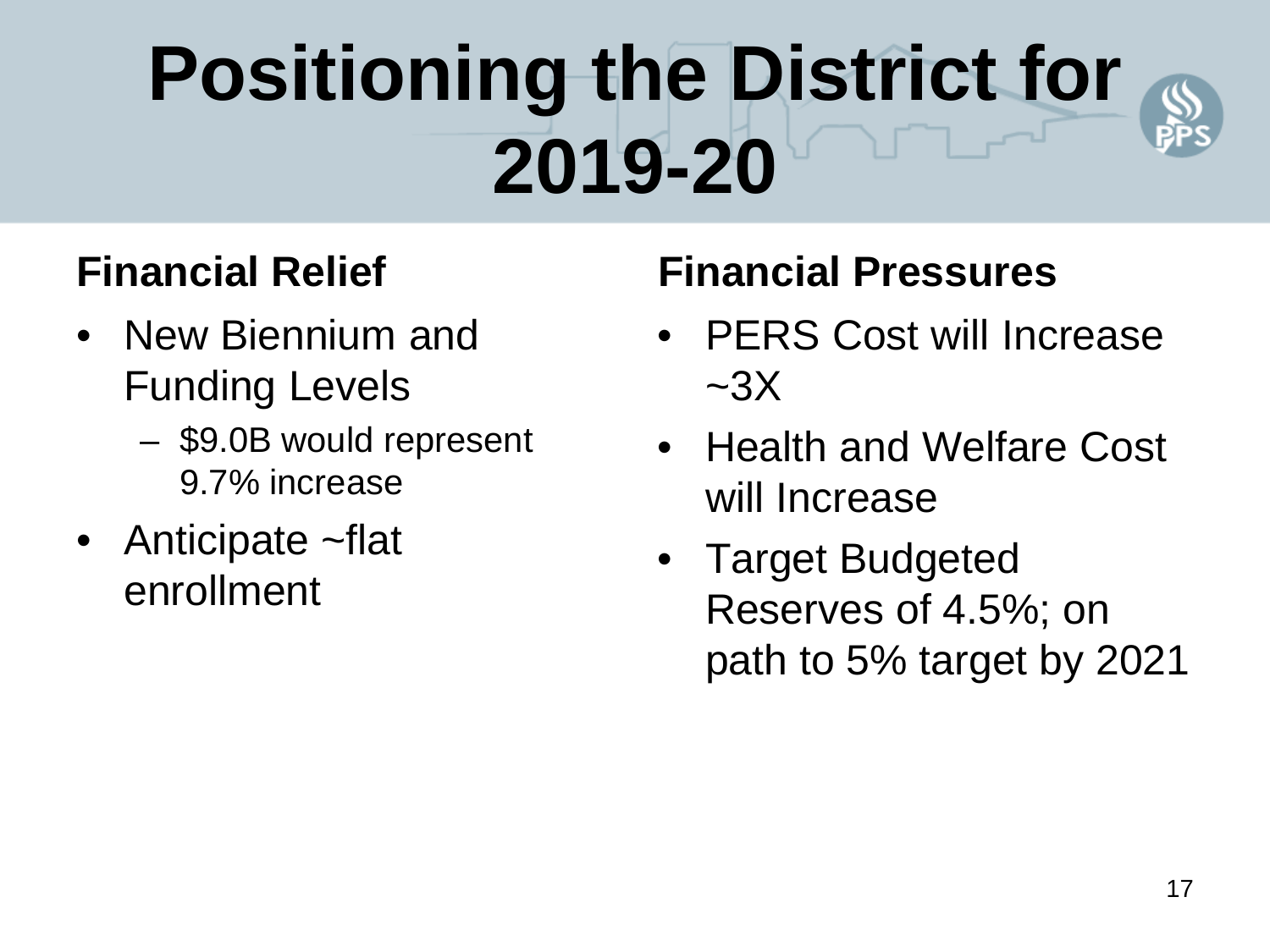### **Expenditures Outpace Revenue**



| <b>USD in Millions</b>                        | <b>Baseline</b> |                 |                 | Moderate Recession |                 | Severe Recession |
|-----------------------------------------------|-----------------|-----------------|-----------------|--------------------|-----------------|------------------|
|                                               | 2019-20         | 2020-21         | 2019-20         | 2020-21            | 2019-20         | 2020-21          |
| <b>Cumulative Changes vs. 2018-19</b>         | <b>Forecast</b> | <b>Forecast</b> | <b>Forecast</b> | Forecast           | <b>Forecast</b> | <b>Forecast</b>  |
| <b>Increase in Revenue</b>                    | \$31.2          | \$63.2\$        | \$18.5          | \$41.6             | \$7.1           | \$15.9           |
| Known Increases in Expenditures               |                 |                 |                 |                    |                 |                  |
| <b>PERS</b>                                   | \$20.0          | \$20.7          | \$20.0          | \$20.6             | \$20.0          | \$20.5           |
| <b>Health and Welfare</b>                     | \$4.2           | \$4.4           | \$4.2           | \$4.4              | \$4.2           | \$4.4            |
| Personnel Cost Increase                       | \$13.6          | \$27.6          | \$11.6          | \$23.6             | \$9.7           | \$19.6           |
| Increase in Contingency (align to BOE target) | \$5.2           | \$10.0          | \$4.6           | \$9.0              | \$4.1           | \$7.7            |
| <b>Total Increases in Expenditures</b>        | \$43.0          | \$62.8          | \$40.5          | \$57.6             | \$38.0          | \$52.2           |
| Surplus/(Shortfall)                           | (511.8)         | \$0.4\$         | (521.9)         | ( \$16.0)          | ( \$30.9)       | ( \$36.3)        |

- Budgetary pressures on near-term horizon (2019-20)
- "Recession" scenarios create budget shortfalls
- 18 • Driven by known increases; analysis excludes technology, school, and other strategic investments